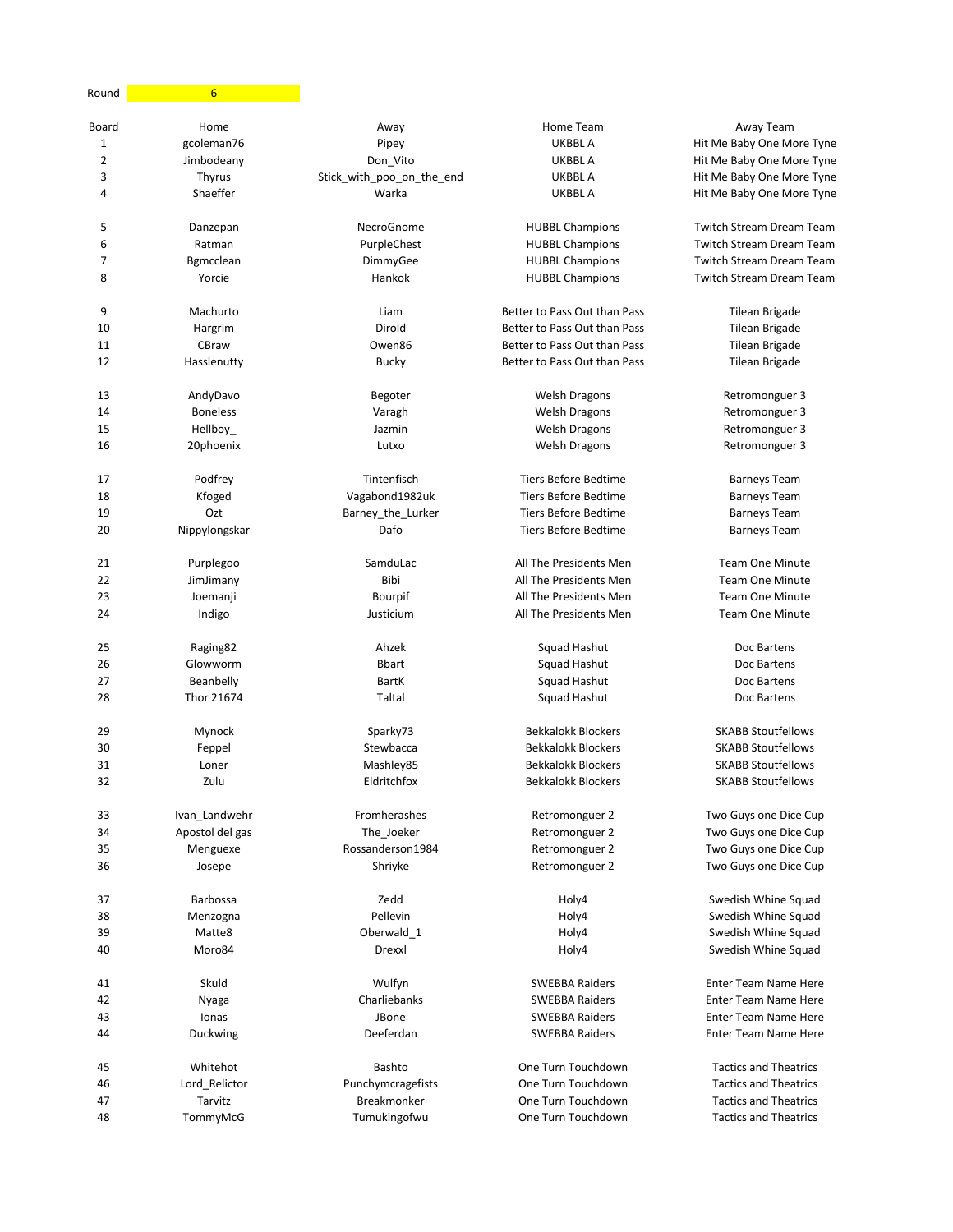| 49       | Markymarc                       | <b>Besters</b>      | Thistle Hurt                 | Team W                                     |
|----------|---------------------------------|---------------------|------------------------------|--------------------------------------------|
| 50       | Stephenbrands                   | ThomasW             | Thistle Hurt                 | Team W                                     |
| 51       | Purdindas                       | PeteW               | Thistle Hurt                 | Team W                                     |
| 52       | Humptytrump                     | <b>GORGOROTH</b>    | Thistle Hurt                 | Team W                                     |
|          |                                 |                     |                              |                                            |
| 53       | ChaosHugs                       | Jayward             | <b>ECBBL Heroes</b>          | <b>Team Wales</b>                          |
| 54       | Loynster                        | Nonumber            | <b>ECBBL Heroes</b>          | <b>Team Wales</b>                          |
| 55       | Inderol                         | Skab                | <b>ECBBL Heroes</b>          | <b>Team Wales</b>                          |
| 56       | Mr_Mezcal                       | Thatotherasianguy   | <b>ECBBL Heroes</b>          | <b>Team Wales</b>                          |
| 57       | Itchen                          | Mortikina           | <b>UKBBL Young Offenders</b> | UKBBL B                                    |
| 58       | FlickyFlak                      | Snowtroll           | <b>UKBBL Young Offenders</b> | UKBBL B                                    |
|          |                                 | Lewi88              |                              |                                            |
| 59       | Studdj                          |                     | <b>UKBBL Young Offenders</b> | UKBBL B                                    |
| 60       | Khornight                       | Dudster             | <b>UKBBL Young Offenders</b> | UKBBL B                                    |
| 61       | MaxHorseman                     | Chilli              | Northern Warlords Nostalgia  | <b>Chatter Blocks</b>                      |
| 62       | Chinos                          | Krunkle_Dunkle      | Northern Warlords Nostalgia  | <b>Chatter Blocks</b>                      |
| 63       | DomLee                          | Be4ch               | Northern Warlords Nostalgia  | <b>Chatter Blocks</b>                      |
| 64       | Northern Warlord's Nostalgia #4 | Dave_Hamlin         | Northern Warlords Nostalgia  | <b>Chatter Blocks</b>                      |
| 65       | Indibro                         | Headless coach      | <b>Team TBPC</b>             | <b>Eatbats Die Curious</b>                 |
| 66       | DayDay                          | Mr_Zay              | <b>Team TBPC</b>             | <b>Eatbats Die Curious</b>                 |
|          | Envoien                         |                     | <b>Team TBPC</b>             | <b>Eatbats Die Curious</b>                 |
| 67       |                                 | Mitzy               |                              |                                            |
| 68       | JKB                             | Jimbo9jimbo         | <b>Team TBPC</b>             | <b>Eatbats Die Curious</b>                 |
| 69       | Sporran                         | Burtblahblahblah    | <b>Kilted Unicorns</b>       | The Local YOBBS                            |
| 70       | Loki                            | Laser_Owl           | <b>Kilted Unicorns</b>       | The Local YOBBS                            |
| 71       | Kilted_Kiwi                     | Glengarth30         | <b>Kilted Unicorns</b>       | The Local YOBBS                            |
| 72       | Phil78                          | Visigoth            | <b>Kilted Unicorns</b>       | The Local YOBBS                            |
| 73       | Douglowe                        | Stephen82           | RB Hypezig                   | <b>GBBL Seniors</b>                        |
| 74       | Sizzler                         |                     |                              | <b>GBBL Seniors</b>                        |
|          |                                 | Hardcore_Stig       | <b>RB Hypezig</b>            |                                            |
| 75<br>76 | Leipziger                       | Wittman79<br>Tablet | <b>RB Hypezig</b>            | <b>GBBL Seniors</b><br><b>GBBL Seniors</b> |
|          | The_Beanbag                     |                     | RB Hypezig                   |                                            |
| 77       | Jujuu                           | Yudlugar            | <b>ECBBL Blackshirts</b>     | Captain Morgans Stunty Gold                |
| 78       | Vmcat                           | Garfy               | <b>ECBBL Blackshirts</b>     | Captain Morgans Stunty Gold                |
| 79       | GreedySmurf                     | Bucky1398           | <b>ECBBL Blackshirts</b>     | Captain Morgans Stunty Gold                |
| 80       | SteAirey                        | Peo2223             | <b>ECBBL Blackshirts</b>     | Captain Morgans Stunty Gold                |
| 81       | <b>Barnacles</b>                | <b>Belvetch</b>     | Swinvasion                   | Squad Tzeentch                             |
| 82       | Ronaldbeanio                    | Azlann              | Swinvasion                   | Squad Tzeentch                             |
| 83       | Sann0638                        |                     | Swinvasion                   | Squad Tzeentch                             |
| 84       | Bogenhafen_Bron                 | Throgg<br>Ironrock  | Swinvasion                   | Squad Tzeentch                             |
|          |                                 |                     |                              |                                            |
| 85       | Ringbeard                       | Heartsbane          | <b>Midtable Marauders</b>    | Eatbats Pair o Dice                        |
| 86       | Spob                            | LordCaskey          | <b>Midtable Marauders</b>    | Eatbats Pair o Dice                        |
| 87       | Firebreather                    | Bedge               | <b>Midtable Marauders</b>    | Eatbats Pair o Dice                        |
| 88       | Fireolli                        | Catastrophe         | <b>Midtable Marauders</b>    | Eatbats Pair o Dice                        |
| 89       | Vonleppard                      | Wobert              | <b>DBL Debonairs</b>         | Squad Slaanesh                             |
| 90       | SaltyMurcutt                    | Gr4n0t4             | <b>DBL Debonairs</b>         | Squad Slaanesh                             |
| 91       | Hedonihilist                    | Fallingdownjoe      | <b>DBL Debonairs</b>         | Squad Slaanesh                             |
| 92       | Gunny23                         | Heff                | <b>DBL Debonairs</b>         | Squad Slaanesh                             |
|          |                                 |                     |                              |                                            |
| 93       | Thibault                        | ChrisRaff88         | Retromonguer 1               | Murder Kings                               |
| 94       | Asgair                          | AMSFELD             | Retromonguer 1               | Murder Kings                               |
| 95       | Elperas                         | DickJack            | Retromonguer 1               | <b>Murder Kings</b>                        |
| 96       | Millimetal                      | Willpower           | Retromonguer 1               | Murder Kings                               |
| 97       | Dragonborn                      | Lord_Chelmsford     | <b>Wrekin Wraiders</b>       | The GoBBlers                               |
| 98       | Speedingbullet                  | Elplanet4           | <b>Wrekin Wraiders</b>       | The GoBBlers                               |
| 99       | TheFear                         | BrockDodge          | <b>Wrekin Wraiders</b>       | The GoBBlers                               |
|          |                                 |                     |                              |                                            |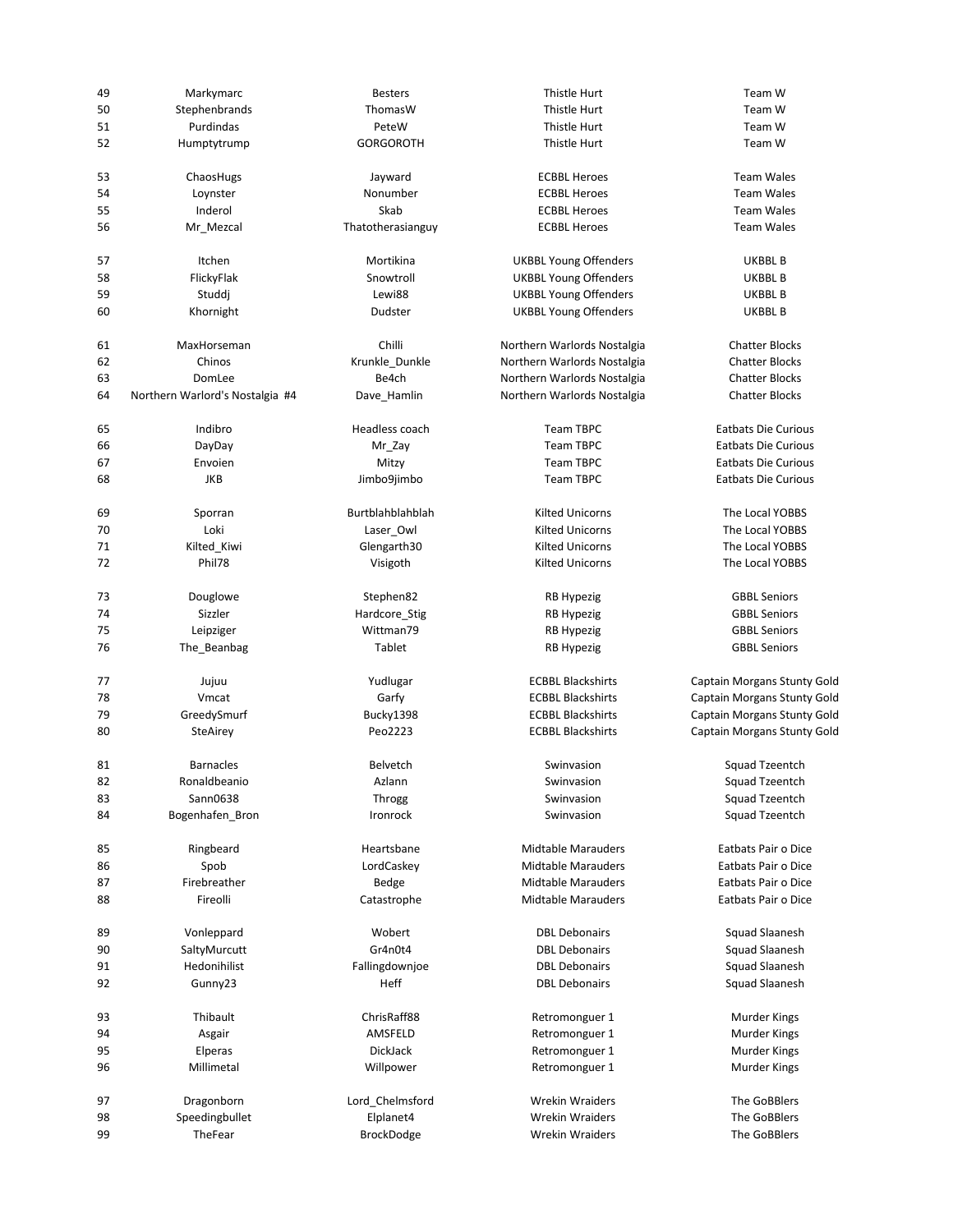| 100 | Goldengate          | Daubs                    | <b>Wrekin Wraiders</b>               | The GoBBlers                  |
|-----|---------------------|--------------------------|--------------------------------------|-------------------------------|
| 101 | Whitey              | LewishM                  | <b>Shiretown Stuffers</b>            | Dopebowl Rats                 |
| 102 | Everbodys_dead_dave | I_Done_Goofd             | <b>Shiretown Stuffers</b>            | Dopebowl Rats                 |
| 103 | El_Spoonio          | Msancho                  | Shiretown Stuffers                   | Dopebowl Rats                 |
| 104 | Cornish             | YeetMasterExtraordinaire | <b>Shiretown Stuffers</b>            | Dopebowl Rats                 |
|     |                     |                          |                                      |                               |
| 105 | Jackal              | Mr_Frodo                 | <b>DBL Moderate Effort</b>           | <b>Team Redshirts</b>         |
| 106 | Raughri             | Wotfudboy                | <b>DBL Moderate Effort</b>           | <b>Team Redshirts</b>         |
| 107 | King ghidra         | Howlinggriffon           | <b>DBL Moderate Effort</b>           | <b>Team Redshirts</b>         |
| 108 | ChoiDivision        | LastTimeLord             | <b>DBL Moderate Effort</b>           | <b>Team Redshirts</b>         |
| 109 | <b>JMFing</b>       | Scouseboy                | <b>HUBBL Double Toil and Trouble</b> | <b>WYBBL Spacemen</b>         |
| 110 | Seosamhantoin       | Miserable                | <b>HUBBL Double Toil and Trouble</b> | <b>WYBBL Spacemen</b>         |
| 111 | Cammstainton210116  | Spleggy                  | <b>HUBBL Double Toil and Trouble</b> | <b>WYBBL Spacemen</b>         |
| 112 | Marckfu             | Miktoriana               | <b>HUBBL Double Toil and Trouble</b> | <b>WYBBL Spacemen</b>         |
|     |                     |                          |                                      |                               |
| 113 | Filthmonger         | Zahiko                   | <b>Great Orme Goats</b>              | Lutece Noobs                  |
| 114 | LORD BONAN          | Maitre tactac            | <b>Great Orme Goats</b>              | Lutece Noobs                  |
| 115 | Got_Wood            | <b>OON</b>               | <b>Great Orme Goats</b>              | Lutece Noobs                  |
| 116 | Gaff                | Lutece Noobs #2          | <b>Great Orme Goats</b>              | Lutece Noobs                  |
| 117 | Padster             | Amselvs                  | <b>Squad Nurgle</b>                  | <b>BriBBe Chip Stealers</b>   |
| 118 | DAVEtheIMPALER      | Cauleeflower             | Squad Nurgle                         | <b>BriBBe Chip Stealers</b>   |
| 119 | Widram              | Misspelled Tree          | Squad Nurgle                         | <b>BriBBe Chip Stealers</b>   |
| 120 | 13silver            |                          | <b>Squad Nurgle</b>                  |                               |
|     |                     | MrMerengue               |                                      | <b>BriBBe Chip Stealers</b>   |
| 121 | Ploppy_McPloppy     | Chewitt666               | <b>Team HEBBL</b>                    | DBL The Full Stunty           |
| 122 | Littlespoon         | Overgone5                | <b>Team HEBBL</b>                    | <b>DBL The Full Stunty</b>    |
| 123 | MadeofWelsh         | Mookie_blaylock          | <b>Team HEBBL</b>                    | DBL The Full Stunty           |
| 124 | Slatfordicus        | DrMoustachio             | <b>Team HEBBL</b>                    | <b>DBL The Full Stunty</b>    |
|     |                     |                          |                                      |                               |
| 125 | Jeeves              | Talkarde                 | Claw On Tour                         | The Pilous                    |
| 126 | SilentKnight        | Raztout                  | Claw On Tour                         | The Pilous                    |
| 127 | Gedburg             | Rippersly                | Claw On Tour                         | The Pilous                    |
| 128 | Yersinia            | Miyata                   | Claw On Tour                         | The Pilous                    |
| 129 | Twelfman            | Slimjono                 | <b>BUBBA</b>                         | <b>WYBBL Submariners</b>      |
| 130 | Rubick              | Hammertimehamilton       | <b>BUBBA</b>                         | <b>WYBBL Submariners</b>      |
| 131 | Smurf1917           | <b>AWT</b>               | <b>BUBBA</b>                         | <b>WYBBL Submariners</b>      |
| 132 | BUBBA#3             | Darkstar                 | <b>BUBBA</b>                         | <b>WYBBL Submariners</b>      |
|     |                     |                          |                                      |                               |
| 133 | TheLordofSnotTown   | Landrover                | It's the Taking Parts that Counts    | Squad Khorne                  |
| 134 | Montagne_Blitz      | AndyPandyCookiePie       | It's the Taking Parts that Counts    | Squad Khorne                  |
| 135 | <b>BigRed</b>       | Maverick                 | It's the Taking Parts that Counts    | Squad Khorne                  |
| 136 | Gizasix66           | Thunden                  | It's the Taking Parts that Counts    | Squad Khorne                  |
| 137 | Law_of_Course       | MisterJoshua             | Pow Arrangers                        | <b>Team FUMBBL</b>            |
| 138 | Tuckersteel         | Pokrjax                  | Pow Arrangers                        | <b>Team FUMBBL</b>            |
| 139 | Walrus              | Throweck                 | Pow Arrangers                        | <b>Team FUMBBL</b>            |
| 140 | Lovely_jubbly       | Badger89                 | Pow Arrangers                        | <b>Team FUMBBL</b>            |
|     |                     |                          |                                      |                               |
| 141 | Orklabe             | Valen                    | <b>HEBBL Chumps</b>                  | Three Suttons and a Shaniepoo |
| 142 | Paul Watson         | Shaniepoo1               | <b>HEBBL Chumps</b>                  | Three Suttons and a Shaniepoo |
| 143 | 3diceuphill         | Deepfruit                | <b>HEBBL Chumps</b>                  | Three Suttons and a Shaniepoo |
| 144 | Lentheman           | Nobbla                   | <b>HEBBL Chumps</b>                  | Three Suttons and a Shaniepoo |
| 145 | Lemmiwinks          | <b>Buccaneer</b>         | Foxy and the Hounds                  | The Fumblebrewskies           |
| 146 | Fubarpenn           | Wookie1972               | Foxy and the Hounds                  | The Fumblebrewskies           |
| 147 | <b>Boldfox</b>      | TheJimintheNorth         | Foxy and the Hounds                  | The Fumblebrewskies           |
| 148 | Obsydyan            | Calfykid                 | Foxy and the Hounds                  | The Fumblebrewskies           |
|     |                     |                          |                                      |                               |
| 149 | Phugster            | Shipaz                   | <b>BriBBe Team Green</b>             | Snake Eyes and GFIs           |